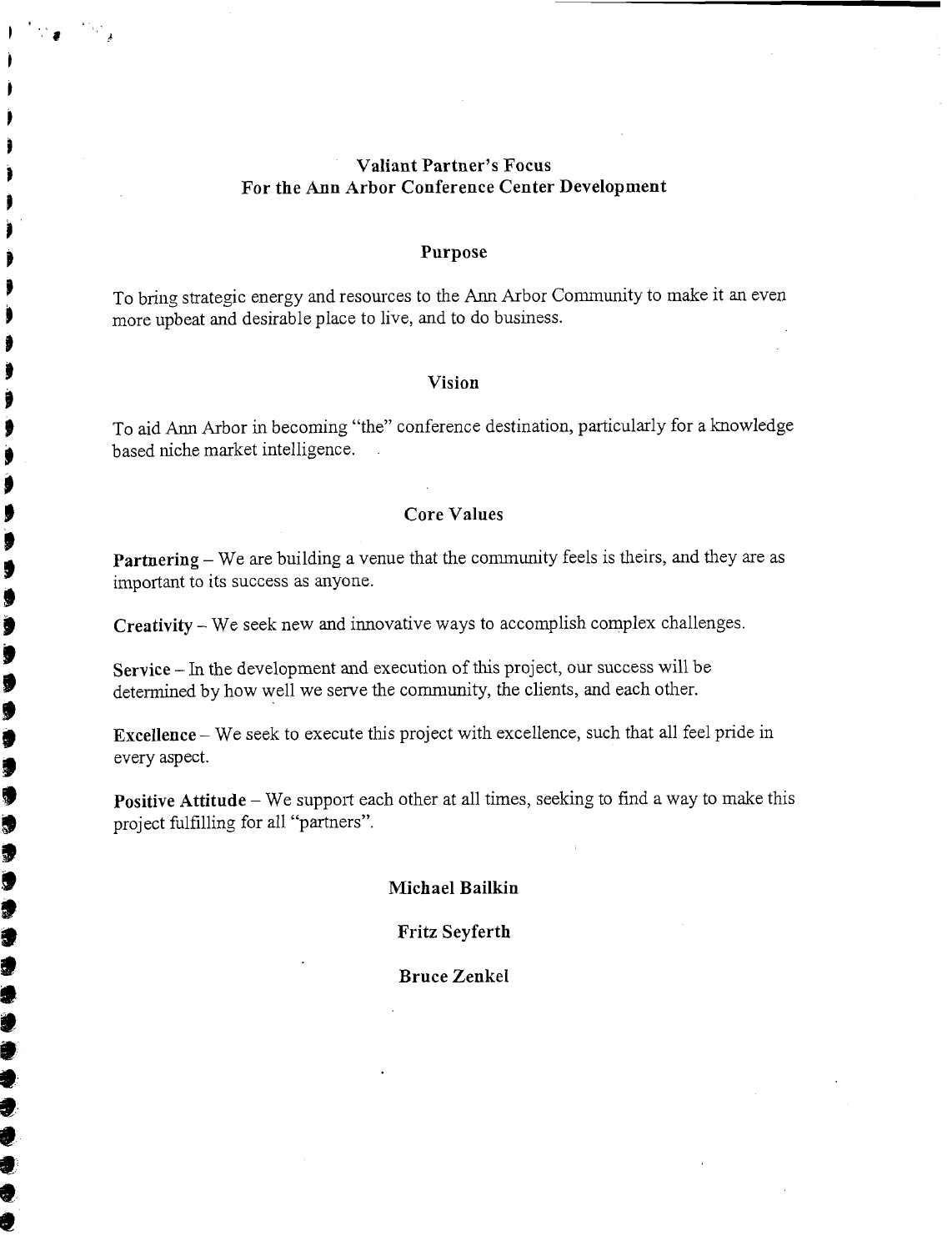## ANN ARBOR TOWN CENTER

### **b** EXECUTIVE SUMMARY

**b** 

**k?** 

þ Þ

þ

þ þ  $\blacklozenge$ þ þ þ þ þ Ņ þ þ þ þ þ þ þ ₿ ₿ ₿ Ì Ì

**<sup>b</sup>**Valiant Partners LLC ("Valiant") is a Connecticut company formed in April 2008 to work with the City of Ann Arbor to plan, design and develop a "world class" project in downtown Ann Arbor on sites owned by the City, which is intended to serve as a new "Ann Arbor Town Center"<br>
for the City for the City.

**<sup>4</sup>**Valiant's principals are Bruce Zenkel, Fritz Seyferth, Michael Bailkin, and Keith Coe, *(see*  **B** attached biographies)<br> **B** The Ann Arbor Tow

The Ann Arbor Town Center would be a mixed use project anchored by a new Hotel and Conference Center. The keystone would be a new "iconic" Conference Center designed by renowned architect Enrique Norten (see attached biography). The Conference Center will include an 8,000 sq. ft. Ballroom, that could accommodate  $1000$  people for a sit down dinner, and will be able to be divided into smaller meeting rooms. There will also be several breakout meeting rooms, an amphitheatre, kitchen, and other supporting services. Its Business Center will feature the most up to date video conferencing capability, as well as digital connectivity around the globe. It will be the largest and most strategically located facility of this kind in the market and will be available to the community, the University and visitors to the city. The Conference Center would provide the long needed facility to retain and attract conferences and events to Ann Arbor, and to further establish Ann Arbor as the emerging center of knowledge based industry in this region. The Ann Arbor Town Center will be anchored by an approximately 180,000 sq. ft., building which will include a 150 room hotel, commercial office space, and residential condominiums that may also be used as high end additions to the hotel pool.

The Hotel and Conference Center and its other components will significantly enhance the vitality of this area midway between Main Street and the University Campus. Among the facilities and amenities planned are: a high quality Spa/Fitness center to include an indoor pool, which will be available to the Community on a membership basis; the Summer/Winter Garden will be a space that will draw community residents and visitors from all directions; in the winter there will be a skating rink that brings life to this part of town all day and into the evening become a relaxing outdoor space in waimer weather. There will also be a retail component of the Town Center, anchored by a Restaurant, echoing the traditions of Ann Arbor. The Roof of the Conference Center will be a Green space or "outdoor park". This will have (ingress and egress) from street level and could be made available to the community for performing arts or other local outdoor events.

The Ann. Arbor Town Center would be developed in two stages on the sites owned by the City. The first stage will be on the current parking lot site, and would include the Hotel and Conference center and the supporting uses noted above. The second stage would be developed on the former YMCA site and essentially provide demand based expansion opportunity space for any of the uses of the first stage, or new emerging needs.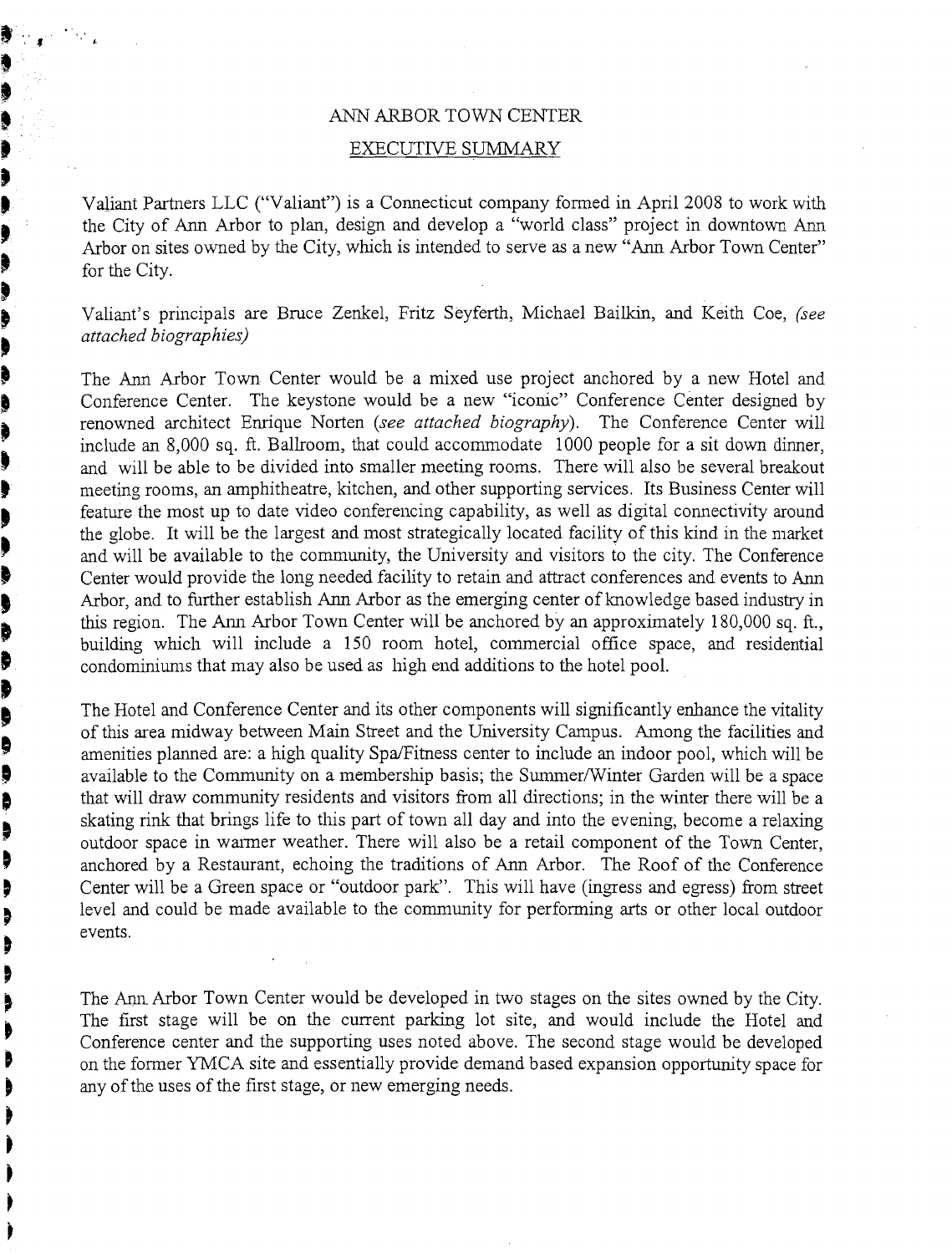An essential part of the planning and development is the integration of the Ann Arbor Town Center first and foremost with the underground parking to be developed by the Ann Arbor Downtown Development Agency ("DDA"). If the projects can be planned together, and then developed searnlessly with the Ann Arbor Town Center construction commencing immediately upon completion of the parking (which would serve as the foundation for the Ann Arbor Town Center), there could be substantial savings for the City in terms of construction costs, as well as the assurance that the demand for parking spaces will be committed by the time the DDA obtains bond financing. This would assure that the parking could be self supporting from the inception (and not require "subsidies" from the City or from the revenues of other parking facilities) and most likely improve the terms of the bond financing. This approach will also enhance the integration of the existing or improved Library with the compatible uses and activities in the Ann Arbor Town Center.

İ \$ ¢ i (B Ì ¢ þ Ş 9 \$ ð \$ 9 Í ð \$ ۸ ¢

♦ ♦ Ó ۱

A critical part of this proposed integration is to enable the City to have the Conference Center developed at no cost to the City. Normally, in other areas where a large Conference Center has been developed, the public sector has had to pay for all of the development costs, and in some cases, some of the ongoing operating costs. Valiant has proposed a unique approach under which it would develop the Conference Center and turn the same over to a not for profit entity run by the key public and quasi-public institutions responsible for promoting conferences in Ann Arbor, upon completion. The development costs, as well as reserves to cover any potential operating shortfalls, would be provided entirely by ground rent, real estate taxes, a portion of the hotel occupancy taxes and other revenues generation by Valiant's Hotel and other private facilities. Valiant's hotel operator would also take responsibility for providing all of the facilities and services in catering and other support services for the Conference Center. There would therefore be no development.or operating costs to the City or to the not for profit.

The potential to develop this highly desirable Conference Center on this basis is enhanced by, if not conditioned on, the integration of the planning and development of the DDA parking and the Ann Arbor Town Center. The current economic crisis provides a unique opportunity to develop this facility and to obtain attractive financing for it. Construction costs are now at historic lows but are likely to remain so only for a limited period. The unique financing structure proposed by Valiant is now attractive to underwriters who in more prolific times would likely overlook transactions in the \$10 million range. Towards this end, Valiant has already secured a preliminary letter of interest from Roosevelt and Cross, one of the leading underwriters for tax exempt bonds for not for profit facilities in the US. **a** not conditioned on, the integration of the planning and development of the DDA parking ond the Amm Arbor Town Center. The current economic crisis provides a unique opportunity to develop by the aniso only for a limite

The key to the City taking advantage of all of these potential benefits is to organize its process for the selection of a Master Planner/developer of the Ann Arbor Town Center to coincide with the planning and implementation of DDA's parking. The approval of City Council to DDA's plan to proceed on a phased basis with initial construction under Fifth Street, and then, assuming a timely selection on a preliminary basis of the Master Planner/Developer, working in conjunction with that team to fmalize joint designs is the necessary first step.

critical needs of the City, and is gratified by their desire and commitment to implement this key **a** project. Valiant is committed to participating in an open, transparent and timely process to select the City's and DDA's "partner" in this most important venture.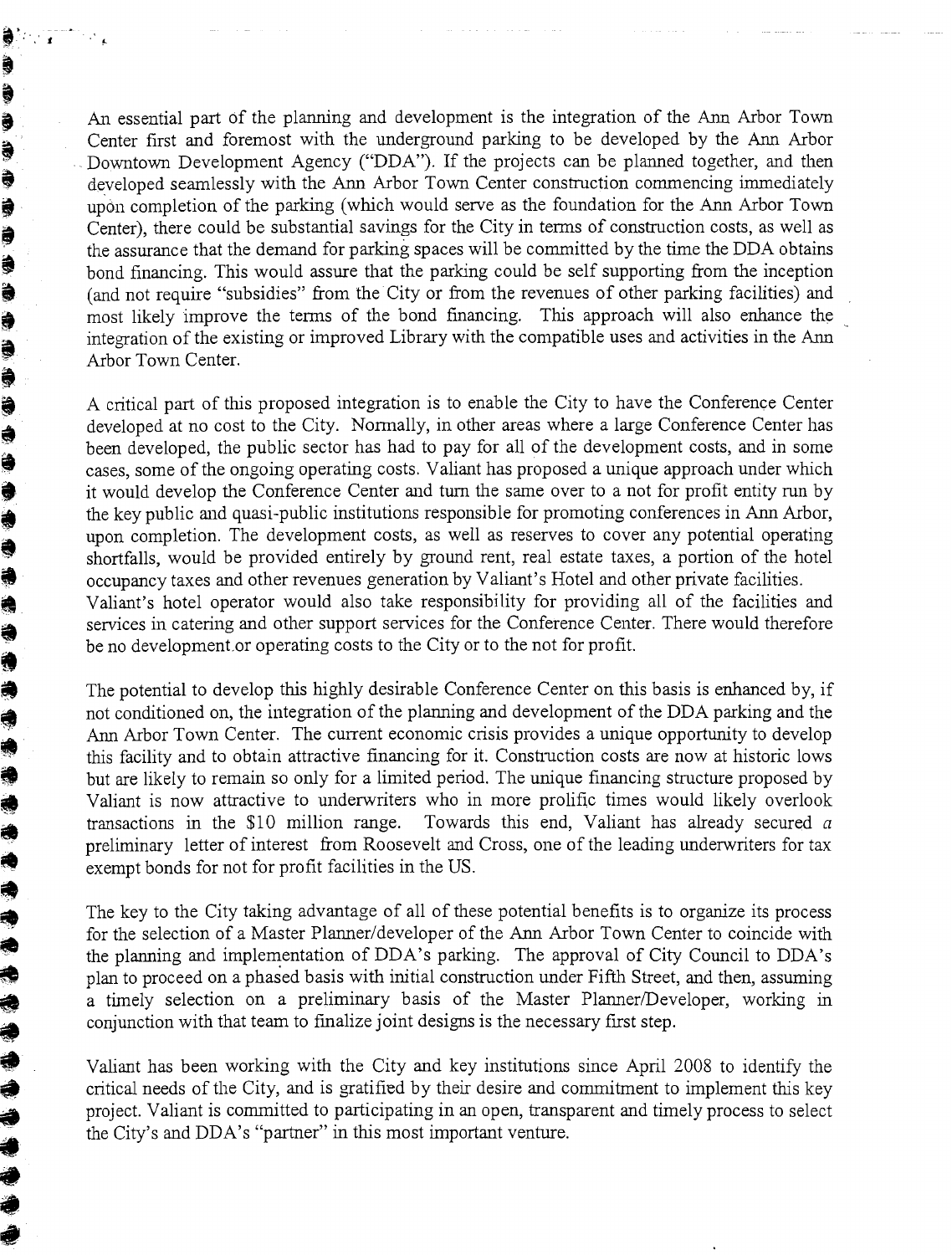**Bruce Zenkel** .Mr. Zenkel has been actively involved in the financial markets for more than 40 years, with experience in all phases of Merchant and Investment Banking. Mr. Zenkel pioneered the sale of the first woman's apparel manufacturer to a Fortune 100 Company, and subsequently was the investment banker and advisor to more than two dozen apparel, or related consumer products companies, including being the sole advisor on McDonald's entry into Brazil.

 $\ddot{\phantom{a}}$ 0 €  $\Rightarrow$ đ  $\ddot{\bullet}$ € ♦

きゅうきききききゅうきききききききょ

In 1990, he formed Zenkel Schoenfeld LLC, specializing in financing and merchant banking activities. In addition to raising the capital for and investing in several mid-size businesses, the firm was the founder and a principal in the formation of CampGroup LLC. When he exited this transaction in 2005, CampGroup was, and remains, the largest owner of for profit Summer Camps in the United States. He is a major shareholder and Director of Global Credit Services, and has been a Director of several public and private corporations, including Innlceepers USA Tnist, a New York Stock Exchange Hotel REIT. Mr. Zenkel graduated with a B.B.A. from the University of Michigan, and is a past member of the Visiting Committee of the Ross School of Business, as well as the University's President's Advisory Board.

**Fritz Seyferth** Mr. Seyferth came to the University of Michigan in 1968 and played on the Big Ten Champion and Rose Bowl teams of legendary Coach Bo Schembechler, while earning his Engineering Degree in Industrial and Operations Engineering in 1973.

After two years of professional football, he became a management consultant for BF Goodrich in Akron, Ohio and Arthur Young & Co. in New York. In 1979 he rejoined the University of Michigan Athletic Department, in charge of the Football Operations and Recruiting, before moving into Athletic Administration, where he headed up Athletic Operations, External Relations, and oversaw nine (9) teams as Executive Associate Athletic Director.

In 2000, Fritz and three partners founded an automotive supply manufacturing company, which was built to 45 employees and  $$18$  million in sales. He then was inspired to build on his 28 years of leading others by starting his "Foundation of Winning" Team Building/Leadership Development consulting practice, which continues to create winning teams in business. Over the past 29 years he has supported thirteen non-profit boards in Ann Arbor and has been recognized by the community for lis service. Since 2002, Fritz has helped open the UM Cardiovascular Center by aiding in the creation of its unique culture and by helping raise more than \$1 00 million for its support.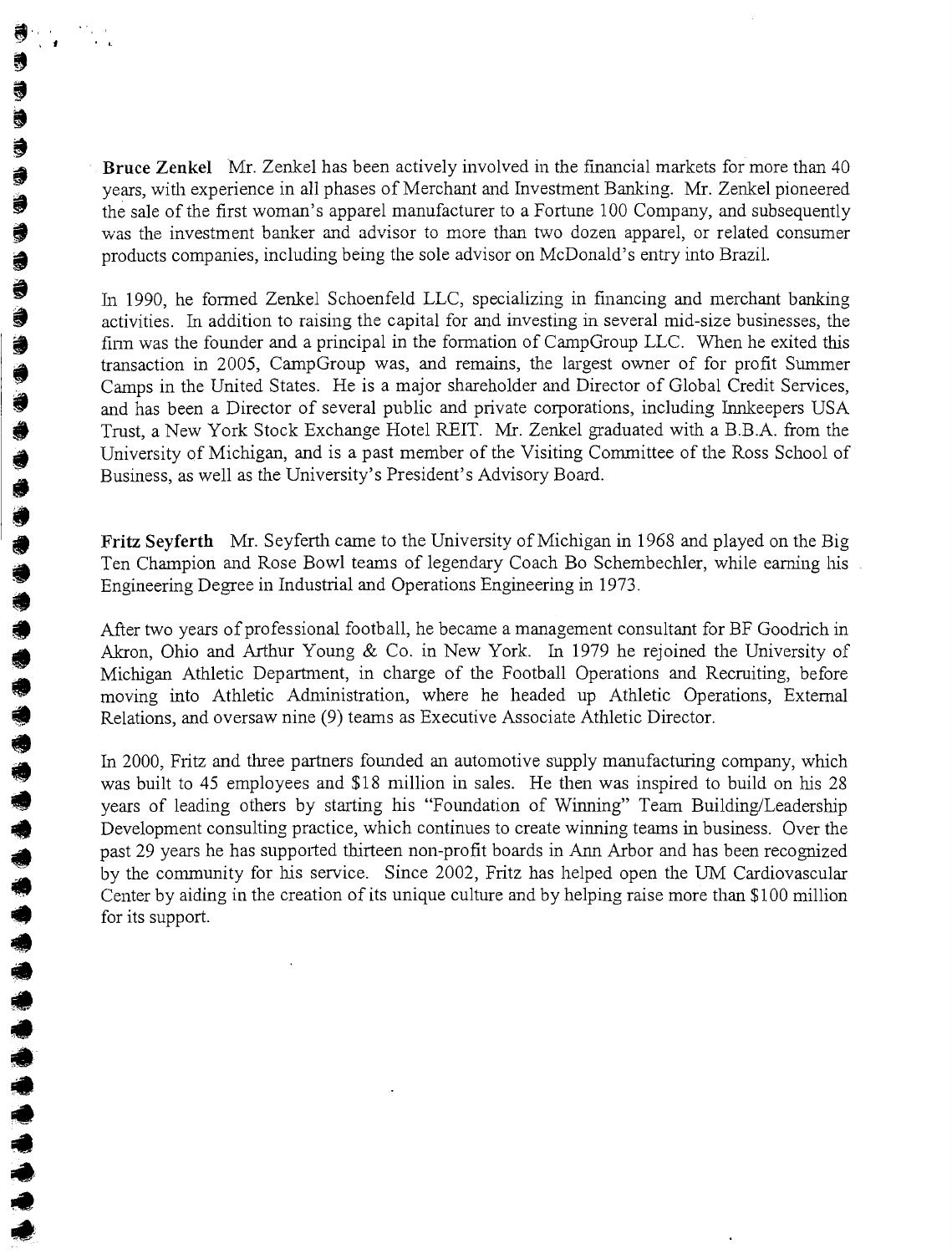**Michael D. Bailkin** Mr. Bailkin serves as the Chairman of Arete Developinent Group. Arete focuses on large scale urban development projects. Arete's approach is to identify underutilized property and then add significant value by preparing a Master Plan for its redevelopment, assembling the property, obtaining zoning upgrades, infrastructure improvements and economic development incentives.

Arete is currently working on large scale projects in Sunnyside Yards, Long Island City, where it is partnered with Tishrnan-Speyer; New Britain, Conn., where it has been formally designated as the redeveloper of its downtown, has completed the rezoning and renewal plan approvals and has assembled sites for 2 million sq. ft. of mixed use development; and North Philadelphia, where it is working with Amtrak and Temple University Health Services to redevelop a large area around the Amtrak/North Philadelphia Station as a transit-oriented development for residential, retail and medically related uses. Mr. Bailkin also is the Chairman of Stadtmauer Bailkin Economic Development Group (SB-EDGe), the premier consulting firm for Zoning/Land use and Economic Development Incentives on a national basis. This team has been responsible for over \$3.5 billion of Incentives for some of the largest and most complex re-zonings in the country. He has been a senior economic development official for the City of New York, where he established economic development policy and programs still current, and for the State of New York, where he was a key member of the team that developed Roosevelt Island, the first landonly master-planned new community in New York City. Mr. Bailkin graduated summa cum laude with a B.A. in Philosophy from Temple University, and received his J.D. and M.A. in Urban Studies from the University of Chicago.

Keith D. **Coe** Mr. Coe is Chief Executive Officer and guides the oversight and direction of VF Hotels, He is responsible for all aspects of hotel property and project development and acquisition - including site selection, feasibility studies, development incentives, municipal approvals, branding, equity placement and debt financing. Prior to joining Valley Forge Investment Corporation in 1999, Mr. Coe was Senior Vice President and General Counsel for Omni Hotels. Prior to that position, Mr. Coe served as the General Counsel for Red Lion Hotels and Inns.

In addition to his legal and developmental experience, Mr. Coe has an extensive background in hotel operational divisions, including risk management, human resources and asset management. Mr. Coe holds a Bachelor of Arts degree from the University of Utah and a law degree from Northwestern School of Law at Lewis and Clark College.

**0 lB**  *8*  **Y Y B iB ea iB**  @ **9 0** 

 $\mathbb{R}^+$ 

 $\ddot{\phantom{1}}$  $\ddot{\bullet}$ € € Ü €  $\ddot{\phantom{0}}$ ŧ 9 Î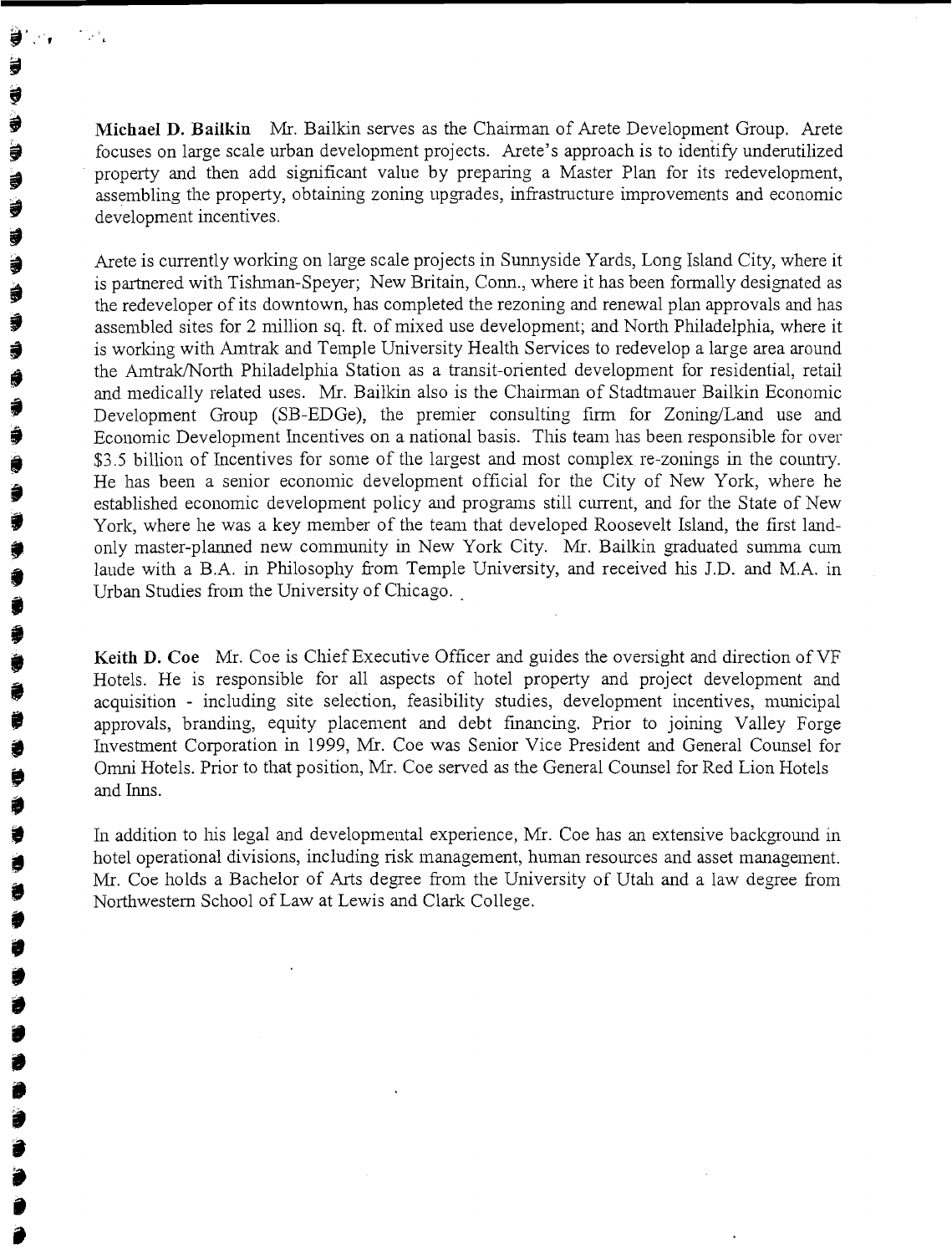**Enrique Norton** Mr. Norton founded TEN Arquitectos in 1987, a firm dedicated to the creation and investigation of Architecture and Design. Among his most recognized projects are the National School of Theater at the National Center of the Arts, Mexico City; Televisa Mixed Use Building, Mexico City (1" Prize "Mies Van Der Rohe Pavilion" of Latin American Architecture, Barcelona, Spain, 1998) and Hotel HABITA, Mexico City ("Latin American Building of the Year" World Architecture Awards/RIBA, London 2002; Business Week / Architectural Record Awards and AIA NY Chapter Award 2003).

**Example Norton** Mr. Norton founded TEN Arquitectos in 1987, a firm dedicated to the creation and investigation of Architecture and Design. Among his most recognized projects are the National School of Theater at the Nati Mexico); Brisas W (Acapulco, Guerrero, Mexico); the Fayetteville Museum of Art (Fayetteville, NC); a new vision for Rutgers University's College Avenue Campus (New Brunswick, NJ); and a plan for the recovery of a 4.5 mile stretch of the New Orleans Riverfront (New Orleans, LA).<br>Construction is underway for the Chopo Museum (Mexico City); the National Laboratory of Genomics (Irapuato, Guanajuato, Mexico); 1 York Tribeca Residential Building (New York, NY) and Cassa Residential Building at 45<sup>th</sup> Street (New York, NY).

@ **8** 

J

]\$r **d**  *I*  @ @ @ **49 e a**  ? **4 e a Is**   $\ddot{\bullet}$ **a!# a a a ip, b**  @ @

**C** 

@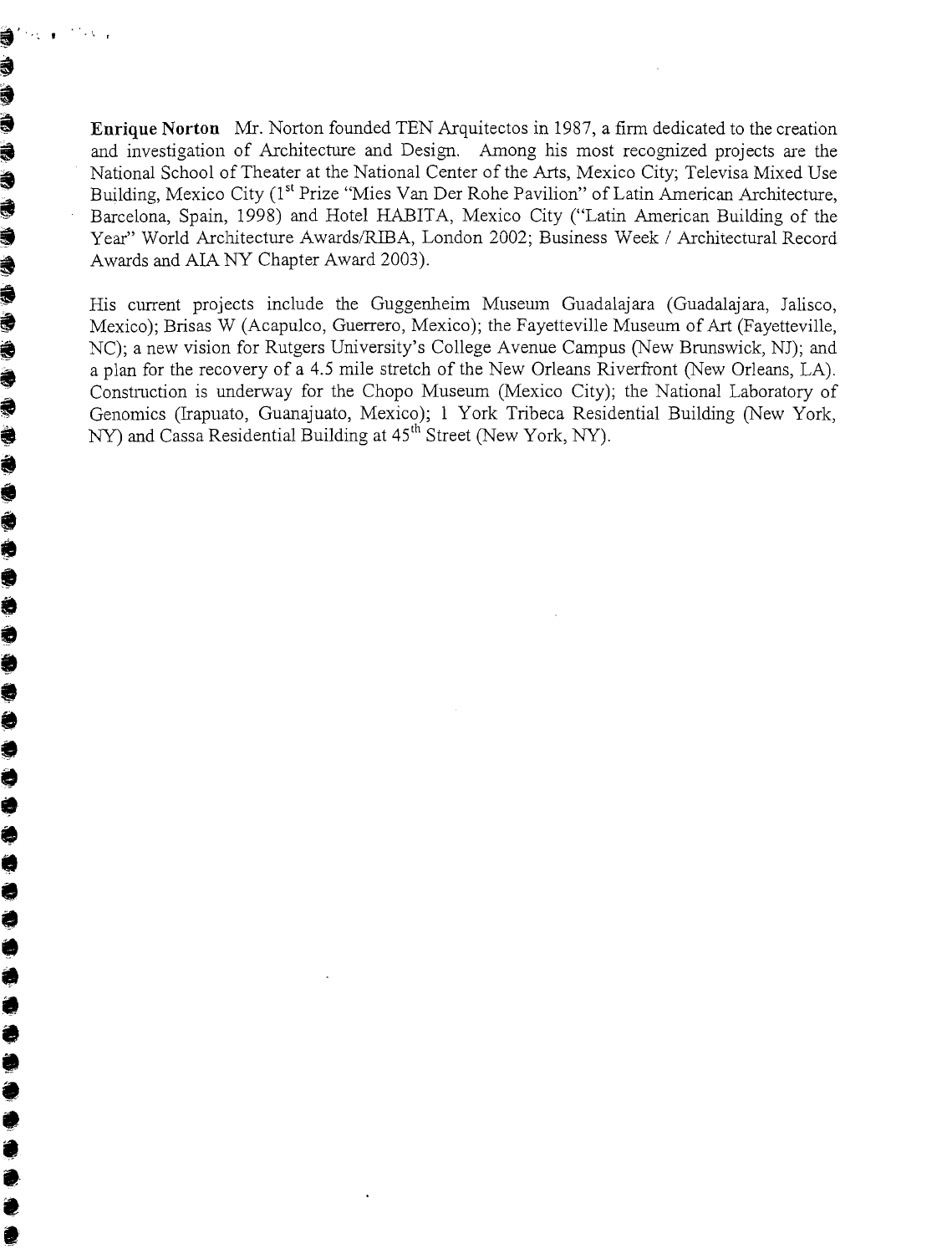#### **ANN ARBOR CONFERENCE CENTER**

€ € Î

**9**<br> **1** Overview<br>
One of the n<br>
time the correcognized t<br>
academic co<br>
academic co<br>
find Ann Ar @ One of the most critical projects for the Ann Arbor conmunity is a Conference Center. For some time the community, and particularly the Ann Arbor Convention and Visitors Bureau ("CVB") recognized the pressing need for a Conference Center to serve the needs of (i) local business and recognized the pressing need for a Conference Center to serve the needs of (i) local business and academic conferences generated locally, which do not have a suitable venue; (ii) business and academic conferences that would be generated by entities not located in Ann Arbor that would find Ann Arbor an attractive location; and (iii) banquet and event facilities for a broad range of private, corporate and academic events.

private, corporate and academic events.<br>
In addition to this ongoing need, the currisis in Michigan, requires a major st In addition to this ongoing need, the current economic downturn, which constitutes a full blown **a** crisis in Michigan, requires a major stimulus. A Conference Center of this magnitude would provide this stimulus from the construction and operating jobs it would directly generate. More<br>important, given the likely focus of this project on technology and knowledge based related<br>a long range stimulus by solidifyi important, given the likely focus of this project on technology and knowledge based related<br>activities, the Conference Center would provide a long range stimulus by solidifying and activities, the Conference Center would provide a long range stimulus by soliditying and<br>enhancing the potential role of Ann Arbor with its extensive and diverse range of technology<br>institutions and talent to further base institutions and talent to further base its economy of technology/green based industries, and to **e** further become a new "engine" for technology based Economic Development for the entire state.<br>
ILLISSUES

#### 11. Issues

きゅうううきゅうききききゅうきききき

While everyone has long recognized the need for and benefit from the Conference Center, the impediments to implementation have been overwhelming. A primary impediment has been the lack of a site that is suitable for Conference Center requirements and which the City and all relevant institutions could get behind in a coordinated and strategic manner. The Conference Center needs not only a large site in a compatible environment; it also needs a central location so that visitors can utilize the full range of amenities and services available in Ann Arbor. The decision of the City of Ann Arbor ("City"), and the Downtown Development Authority ("DDA") to improve with 677 underground parking spaces at the City owned parking lot located on 5<sup>th</sup> Street between William and Liberty Streets, provides the solution. This site is large enough to accommodate the Conference Center, as well as a hotel and retail/restaurant and supporting amenities. This approach therefore provides the comprehensive needs of a full service Conference Center complex with easy pedestrian access to both Main Street (with its retail and restaurant assets) and the international draw of the main campus of the University of Michigan. At the same time, the development of this site for this purpose fulfills a long term planning goal of the City and broader community to create a higher density "downtown" for Ann Arbor, and tlxough that "downtown" to tie together the business activities on Main Street with the University of Michigan on State Street.

The other impediment, however, is financial. To fulfill its historic mission, the Conference<br>Center needs to provide a level and quality of facility not otherwise available in Ann Arbor. This<br>means that the Conference Cent means that the Conference Center needs to have 32,000 sq. **ft,** as well as "State of the Art" technology and communications. However, it is not feasible to build the Conference Center in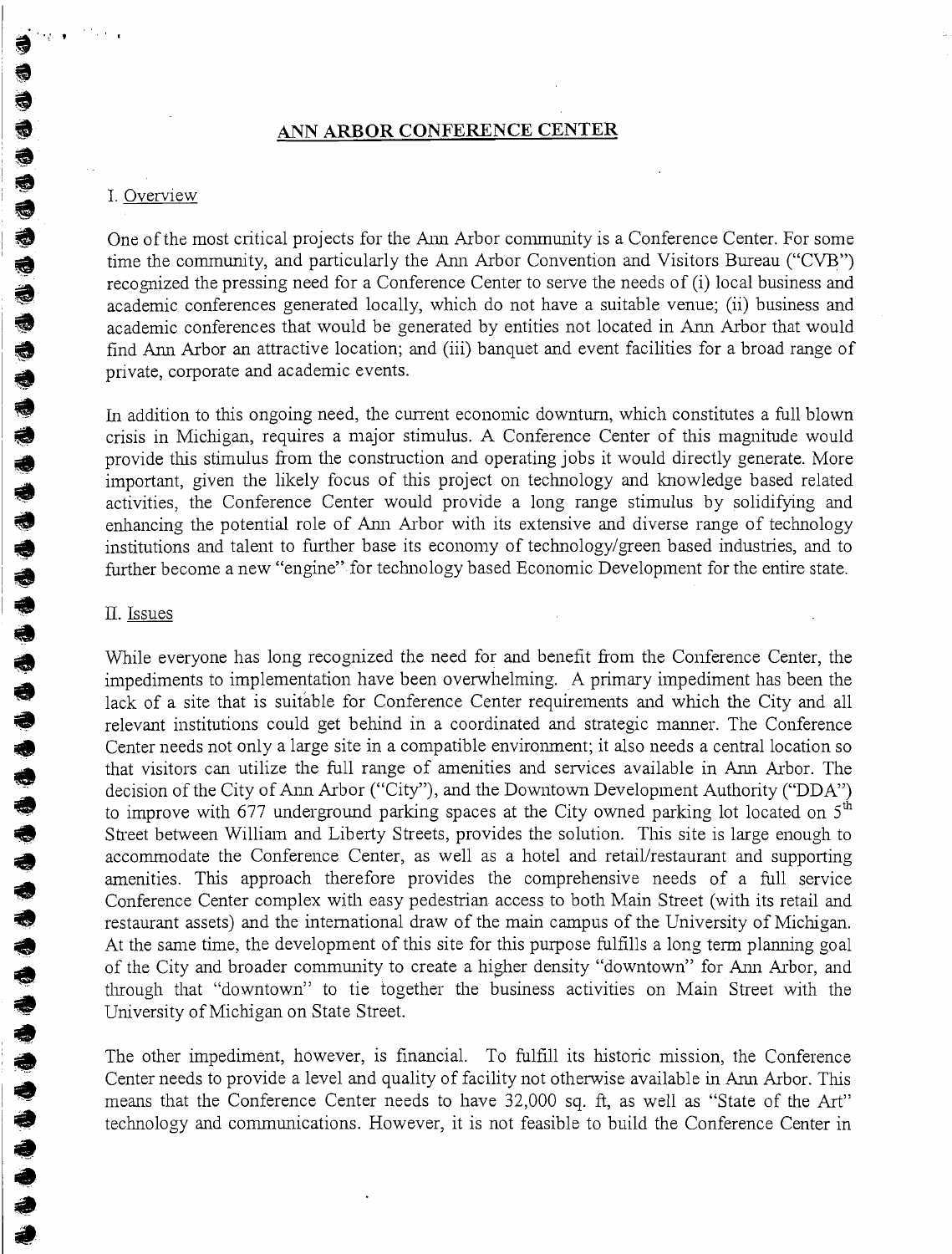the context of the "normal" private hotel/conference Conference Center model. To support a Conference Center of this magnitude would require a hotel complex at least in the range of 600 rooms, and more likely as many as 1000. The advantage of this model is that it creates a selfcontained complex in which all of the visitors to the Conference Center can be accommodated "on site." However, it is highly unlikely that a hotel of this magnitude could be developed in the Ann Arbor market. Current hotel ADR rates occupancy levels are very low and Ann Arbor is not the kind of natural "resort" area (like Las Vegas or Miami Beach) that could support this level of hotel investment through general tourist or business traffic to supplement the conference related business. (In any case, the site, though large, is not large enough to accommodate a 600 room plus hotel and large Conference Center without creating an overwhelmingly large and tall facility that would be inappropriate in the Ann Arbor context). At the same time, the amount of conference/meeting room space that could be supported by a hotel that could be feasible and financeable (at about 150-200 rooms), would be totally inadequate for the purposes required of the Ann Arbor community (at best, 5000 sq. ft. of meeting rooms could be supported by the hotel pro forma).

#### III. Real Estate/Financing Structure

þ þ þ þ ,<br>∌

a a a a a a a a

ð,

j

.<br>.<br>.<br>.<br>.<br>.<br>.<br>.<br>.<br>.<br>.<br>.

₿ Ø Ď Ĵ ₿ ŷ ♦ Ď ₱ Ö j € Ď Ï

The challenge then is to find an approach to enable the development of the required 32,000 sq. ft. Conference Center in the context of a mixed use complex anchored by a hotel that can be privately financed and developed. The further challenge is to do so without imposing on the City or participating institutions any out of pocket costs, as although the current economic crisis certainly justifies the use of public resources to enable the development of this Conference Center, the capacity of the public and quasi public sector to provide those resources is extremely limited.

The proposed solution is to develop a unique model of public/private cooperation that would induce the resources of the private sector to develop and finance the private components of the complex and use the tax and other revenues generated from those private facilities to finance the development of the Conference Center.

#### Development Model

The development project proposed by Valiant Partners would include the following components and estimated costs:

1. Private Component

Total of approximately 250,000 sq. ft, as follows:

- --Hotel Approximately 150-200 business level rooms and 15-20 high end condo/suites.
- $-$ Retail/restaurant approximately 15,000 sq. ft
- --Office (for technology related and convention related businesses) approximately 30,000 sq. ft.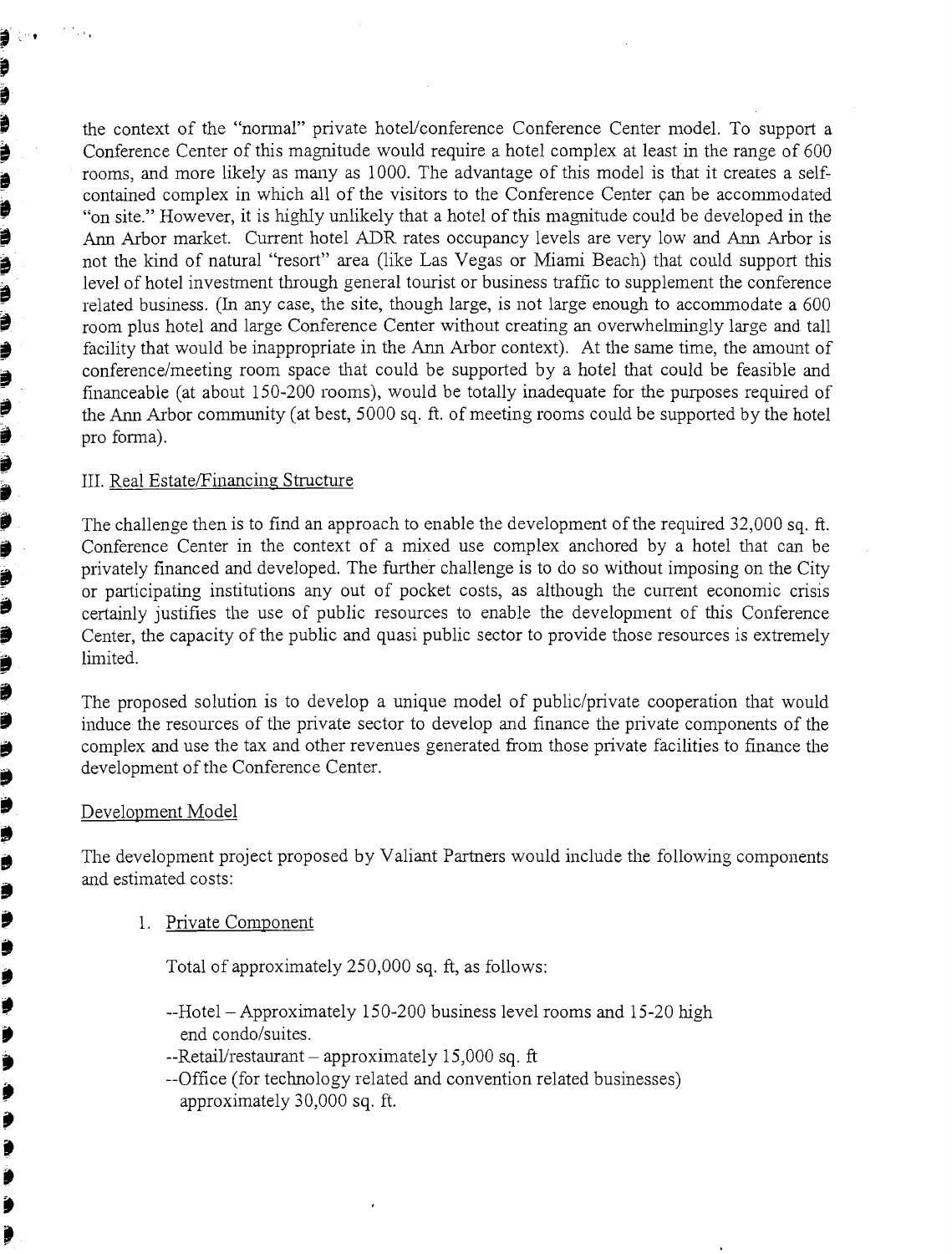The private component would also include facilities and amenities available to the broader Ann Arbor community (as well as to guests of the hotel/Conference Center) such as on grade and rooftop parks, skating facilities, performance spaces, etc., that would be built and financed as part of the private complex.

#### 2. Public Component

司司

医医牙手舌舌舌

 $\ddot{\bullet}$  $\bigcirc$  $\ddot{\bullet}$  $\blacklozenge$  $\ddot{\phantom{a}}$  $\ddot{\bullet}$  $\bullet$  $\bigcirc$  $\ddot{\phantom{1}}$  $\ddot{\bullet}$  $\ddot{\bullet}$  $\bigcirc$  $\ddot{\phantom{a}}$  $\bullet$  $\blacklozenge$ 

ちゅうろうきゅうりききゅう

The primary, if not sole, "public" facility will be the Conference Center, although there may be other components that would be included.

The real estate/ownership structure proposed is as follows:

#### 1. Private Component

A foot print of approximately 20,000 sq. ft of land area, above the underground Parking to be developed by DDA will be sold or ground leased to the developer of the private component. The sale or lease price will reflect an economic price for the value of that land, taking into account both the foundation provided by the underground parking as well as the feasibility requirements of the lender and equity investors for the private component. It is essential though that the parking be designed and constructed to specifically accommodate the project to be developed above it both to (i) minimize the level of structural support costs to be borne by DDA as well as to enable significant time savings in the development of both the parking and the overall complex; and (ii) increase the sale/lease value of the improved site by more precisely offsetting support and foundation costs that would otherwise be borne by the private component.

It is intended that the privately owned and financed hotel complex include most if not all of the facilities needed for the catering and other services for the Conference Center, to get more cost effective use from such facilities and to "shift" those costs from the development and operating budget of the Conference Center.

#### 2. Conference Center/Public Component

Under Valiant's plan, the Center would be developed in the air rights (starting at around 50 ft. above grade) over the site between the hotel complex (at the western end of the site) and over "Library Lane" up to (and eventually potentially connecting with) the to-be new or renovated Library. The Center would be owned and directed by a Not for Profit 501  $\odot$  (3) entity ("NFP") set up for this purpose. It is intended that the Members of the NFP be those institutions or public sector entities that would be most involved in or benefited by the Center. There would be no financial contribution required by any Member, either for development or operating costs. The members would elect a governing Board ("Board") that will establish operating policies, and have overall responsibility for the operations or for sub-contracting the operations.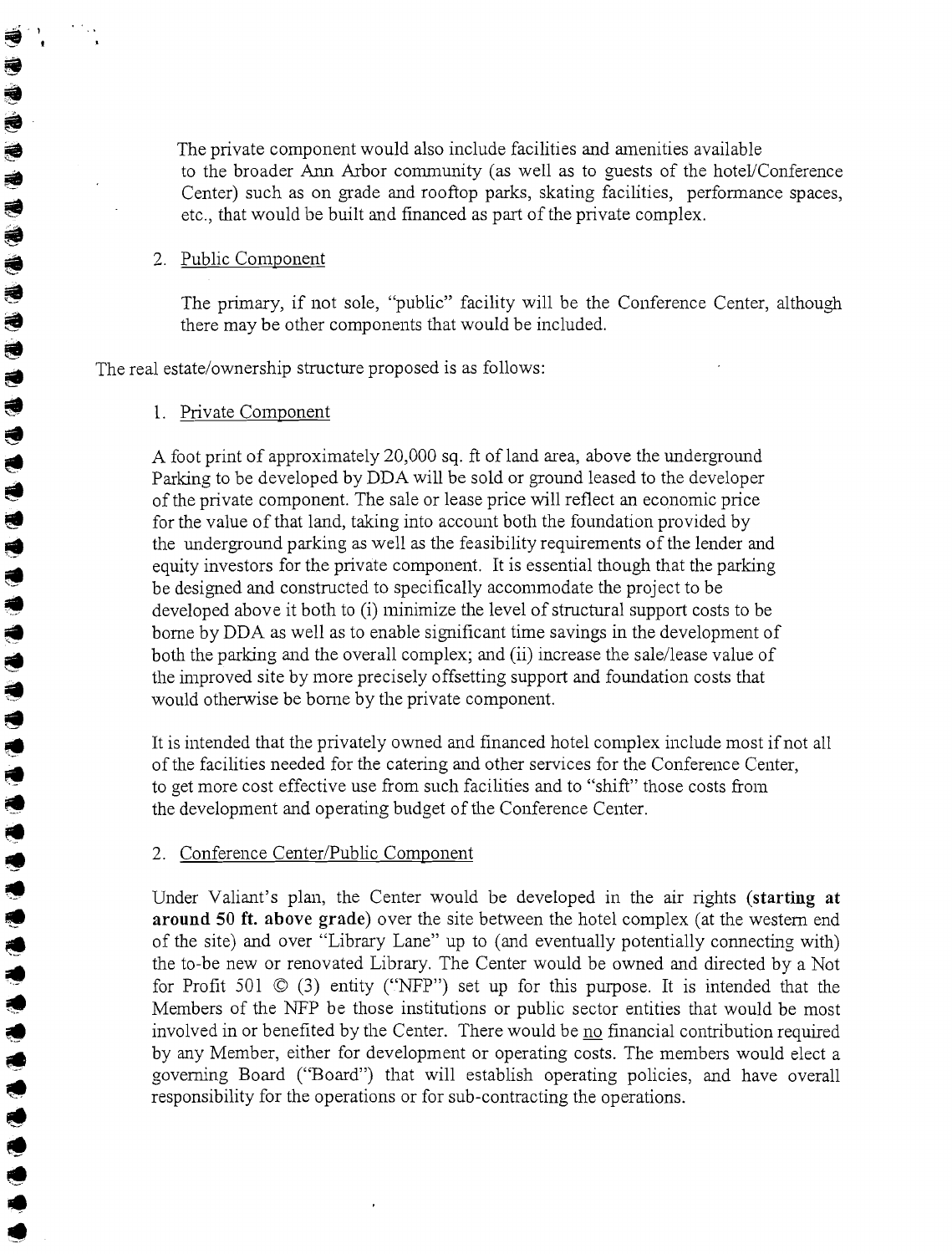It is anticipated that the NFP will contract with the developer of the private component to (i) act as Development Manager for the Conference Center, and subject to the requirements of the Board, design, construct and arrange for the lease or purchase of the air rights for the Conference Center and for its financing; and (ii) manage the operations of the Conference Center, including, the provision of all catering and other services, and to the extent desired by the Board, manage (or co-manage with the CVB) the marketing and booking of the Conference Center).

#### IV. Financing Model for the Conference Center

 $1.14$ 

È,

J) Î ÿ Ð

ð Ô ð Ď

Ű ð

9

€

♦  $\bullet$ 

すすすすすすすすす

The critical goals for the financing of the development and operation of the Conference Center are :

- --No out of pocket expenditures on development by the City or any of the Members;
- --No out of pocket expenditures on operating deficits, or any liability for the Same, by the City or any Member;
- --At the same time, the Conference Center be marketed and utilized in its fullest extent, and in a manner to maximize its Economic Development impact as well as revenue generation.

Therefore, what is required is a financing mechanism that will fully cover development costs as well as provide a reserve for any operating deficits for at least an extended start up period (say 10) years).

The Valiant plan proposes an "iconic" Conference Center, designed by the world renowned architect Enrique Norton, of approximately 32,000 sq. ft. The preliminary estimated development cost is in the range of \$8 million. (It is anticipated that the City/DDA will provide the air rights for the Conference Center at no cost).

The development, and reserve for operations, of the Conference Center will be financed with triple tax exempt bonds. These bonds would be sold on a Tax Increment Financing ("TIF") basis, with certain annual revenue streams identified and secured by a trustee for payment of the bonds.

It is anticipated that the NFP will be the qualified "borrower" on a non-recourse basis, and that an appropriate public or quasi-public entity, such as the DDA, will be the issuer. The bonds will be marketed to or through an underwriter specializing in triple tax exempt issues for not for profit owned projects; our initial choice for this role is Roosevelt and Cross ("R & C"), which has both the resources, experience and specialized investor base to place the bonds.

R & C has a very high level of experience in smaller issues, i.e., under \$10 million, and has a committed base of investors for these type of projects (which can be packaged into larger aggregates, or wlich can be financed individually).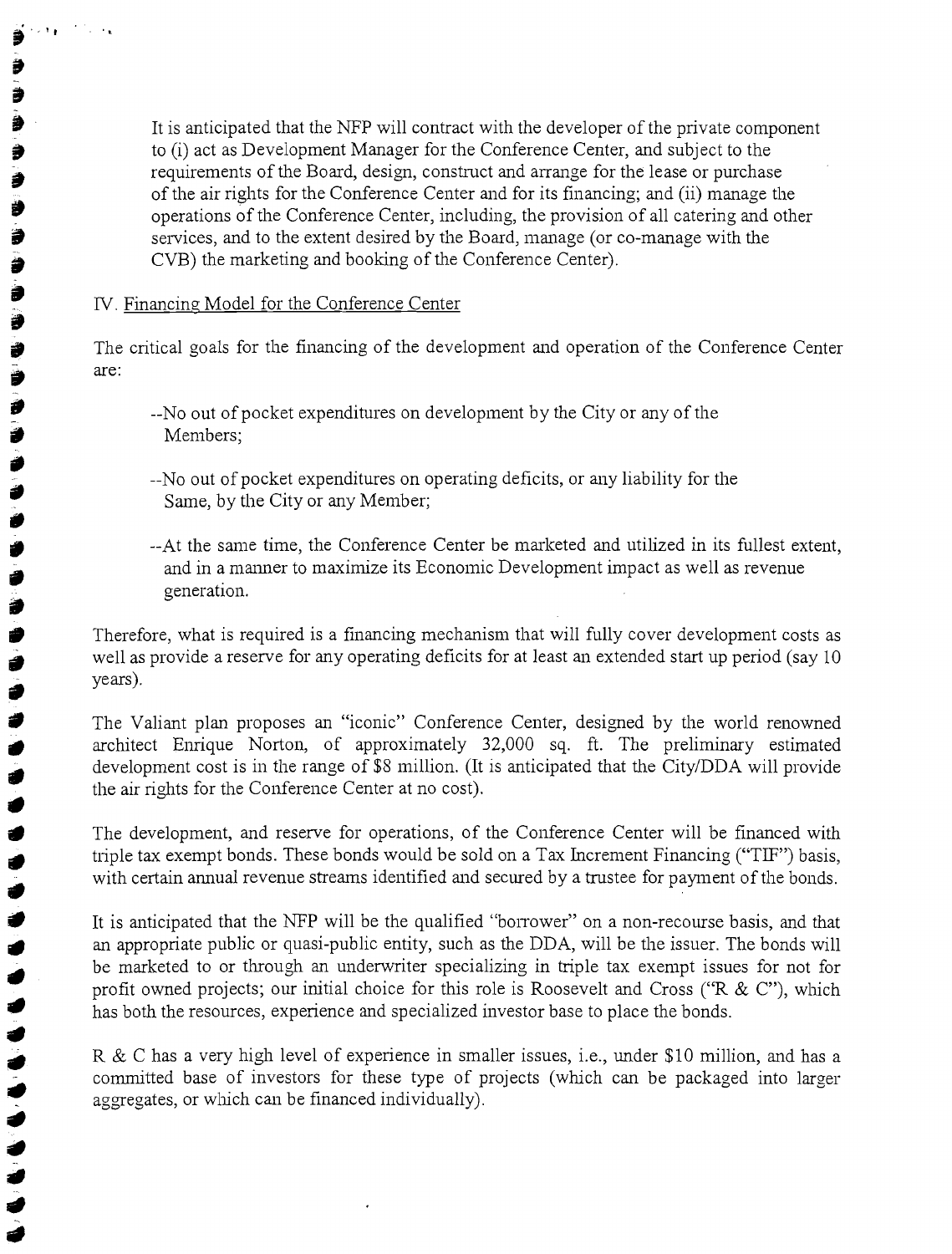It is anticipated that the financing can best be implemented if there is some "equity" component so the bonds would finance significantly less than 100% of project costs, and that any "equity" for this financing would be provided through an initial capital payment by the private developer. This payment, as all other debt service payments, would flow through the issuer and/or the City. The initial capital payment would be the "land purchase" payment (or land lease commitments) for the private development site to the DDA/City. Assuming that payment is in the range of  $$1.5$ Million, the bond financing would be in the range of **\$6.5 Million.** 

きききききききききき

€ Ú  $\ddot{\bullet}$  $\ddot{\bullet}$ 

ちちらもちゃうもうたちきききききききききききょう

It is difficult to estimate the interest rate by the time this facility is developed, but we do anticipate the continuation for at least a few years of historically low rates. In any case, the rate, as well as the salability of the bonds, will depend on the credit support for the bonds (see below). We are projecting a triple tax exempt rate in the range of 5.5%, but this could be significantly lower depending upon (i) the quality of the credit support; and (ii) the financing market at the time of the issuance of the bonds. Assuming a 30 to 40 year bond term, the level debt service payments should be not exceed  $7.25\%$ . Further assuming a 1.25 coverage ratio, the amount of annual revenues committed to paying this bond would be in the range of **\$590,000** (from which \$471,000 would be used to pay the actual debt service and \$119,000 would be held in reserve; This "reserve" could be available to cover any operating deficits). Based on the attached pro forma, we anticipate that the Conference Center will cover all operating costs and produce a small Net Operating Income ("NOI"). However, to provide comfort to the bond holders (as well as to the members and the City), we would anticipate raising (from the same source that will provide the debt service and base operating reserve) an additional operating reserve of \$8 1,000 (for a total of \$200,000) for the annual reserve.

We therefore need to identify and secure approximately **\$670,000** per year to provide a self contained financing mechanism for the Conference Center. The revenue streams that we anticipate to raise these funds are:

- --Real Estate Taxes from the Private Component Estimated at \$2 sq. ft. or **\$500,000;**
- --The differential between the current 2% hotel occupancy tax and the anticipated increase to 5%. Under the current revenue estimates for this site's hotel room revenues, this would raise approximately \$200,000 per year from the standard business portion, with a rough estimate of an additional \$100,000 from this site's high end rooms (which will have much higher room rates but which will be available for the pool of hotel rooms on a partial basis).

There would therefore be approximately **\$800,000** available annually, by the stabilized (3'd) year of operation, to cover the required \$670,000. See Summary of Financing attached.

The critical part of the feasibility of this approach is the availability of a secure credit support. Our initial view is that the best credit support is the City, and the way to access that is through the issuance of DDA bonds, which are backed up by the City and are therefore equivalent to full faith and credit City bonds.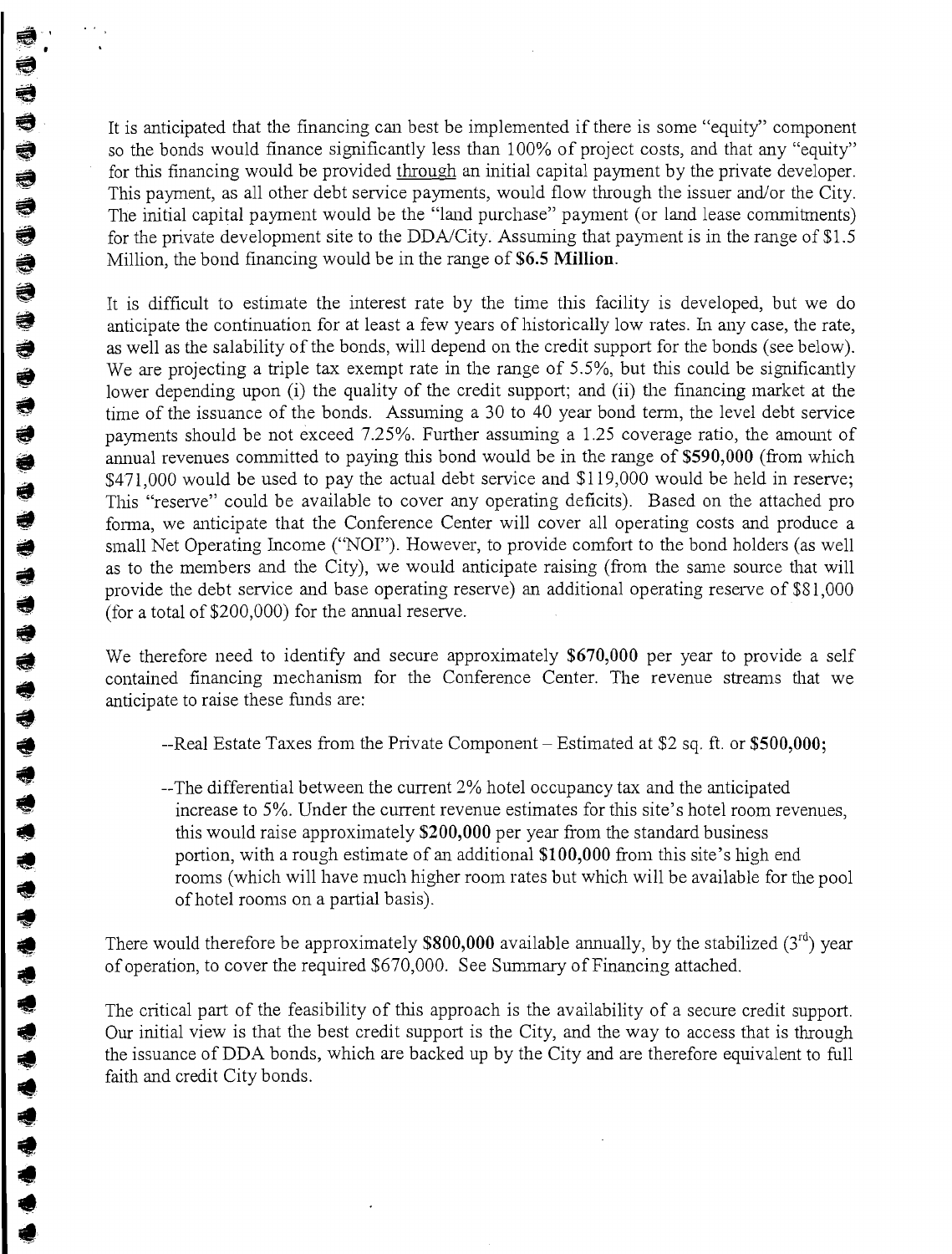The benefits to the City are clear. The level of business activity and direct and indirect tax revenues generated by the Conference Center will overwhelmingly outweigh the potential "credit" risk." Further, the revenues that will be used to support the bond would never be available without this project, as it is highly doubtful that any developer (certainly in the current market) would build a hotel/commercial complex without the Conference Center. The City would also be entitled to any "excess" so that if the Conference Center simply broke even on operations the City could obtain all revenues above the \$420,000 needed for simple bond debt service payments (once a sufficient capital reserve has been accumulated); this would produce a net revenue stream for the City in the range of \$400,000 per year.

In any case, the "credit risk" should be manageable. First, there will be "equity of \$1.5 million" (or 22%) of the project costs. Second, the vast majority of the revenues securing the bonds will be real estate taxes, which are a "first lien" on the hotel/commercial complex; any lender on this significant project will clearly want to protect its investment even in foreclosure by paying the taxes, and if it failed to pay them the City would have an asset available for sale that will have cost in the range of \$50-60 million to cover the \$5.5 million bond on the Conference Center. It should also be noted that the City's primary "credit risk" is with regard to the far higher costs of the DDA bonds for the underground parking. Those costs are currently estimated in the range of \$60 million. In addition to the potential cost reductions for DDA in developing the private and the Center complex in coordination with the DDA, the development of the complex/ Center assures a return on the DDA parking bonds as it will provide a substantial demand for the parking.

#### **Summary**

â j Û Đ Î Ő Î ð Ì Ð 9 Ð Э

Ď D

9

ŷ €

In sumnary, the approach proposed here enables the City to obtain perhaps the most significant asset and Economic Development engine ever envisioned for Ann Arbor, at no cost to the City, on an advanced schedule at a time when no other like projects are being developed or financed in the region, which will justify and secure the pending investments by the DDA, the Library and perhaps other key Ann Arbor institutions, will create and enhance ties between the business community and the University of Michigan (which is envisioned to be a significant user of the Conference Center facilities) while at the same time providing a broad range of amenities for the Ann Arbor community.